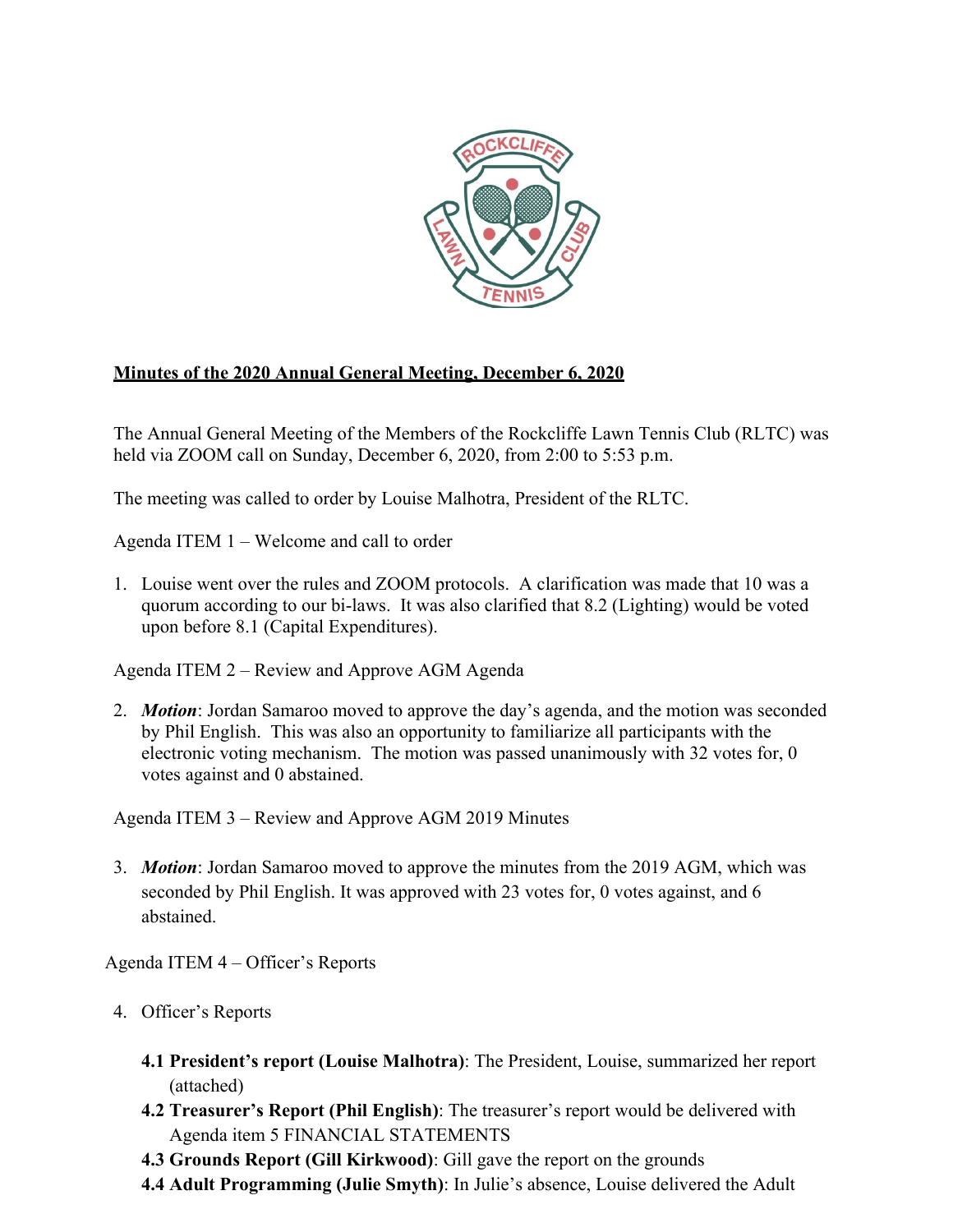Programming report

- **4.5 Junior Development Report (Jackie Douglas)**: The Junior Development Report was delivered by Jackie Douglas
- **4.6 Volunteer Report (Phil Anido)**: The Volunteer Report was given by Phil Anido
- **4.7 Social Report (Erica Leslie)**: The Social Report was delivered by Louise since there was limited social activities. The tournaments proved successful and served as a good social outlet for members.

Questions/Comments on the report:

The comment was made (by Joel Weiner) that Gill and Paul Bernier stepped up after Miguel left to run the round robins, and this was tremendously appreciated by the members involved in the round robins.

Agenda ITEM 5 – Financial Statements

5. Financial Statements (Phil English): Phil presented that though we had budgeted for a \$20K loss given the uncertainty of COVID, we actually finished the year with a \$27K surplus. This was primarily due to unexpected advertising revenues (thanks to Phil's badgering), unexpected court rental fees (thanks to Louise), better management of the canteen and bar, better than expected junior program revenues.

## Questions/Comments

David Clendenning commented that the new booking system (Jegysoft) was fantastic and quite useful.

Joel Weiner asked what the \$4K or "Other revenues" was. The other revenue was racquet stringing revenues which are not properly coded into the software system (according to Phil and our book keeper Christa).

Agenda ITEM 6 – Membership Survey

6. **Membership Survey (Louise Malhotra)**: Louise went over the results of the membership survey

## Agenda ITEM 7 – Capital Expenditures

7. **Capital Expenditure Plan (Phil English)**: Phil English went over the items as he thought they might come up which would require significant capital expenditures over the next 5 years.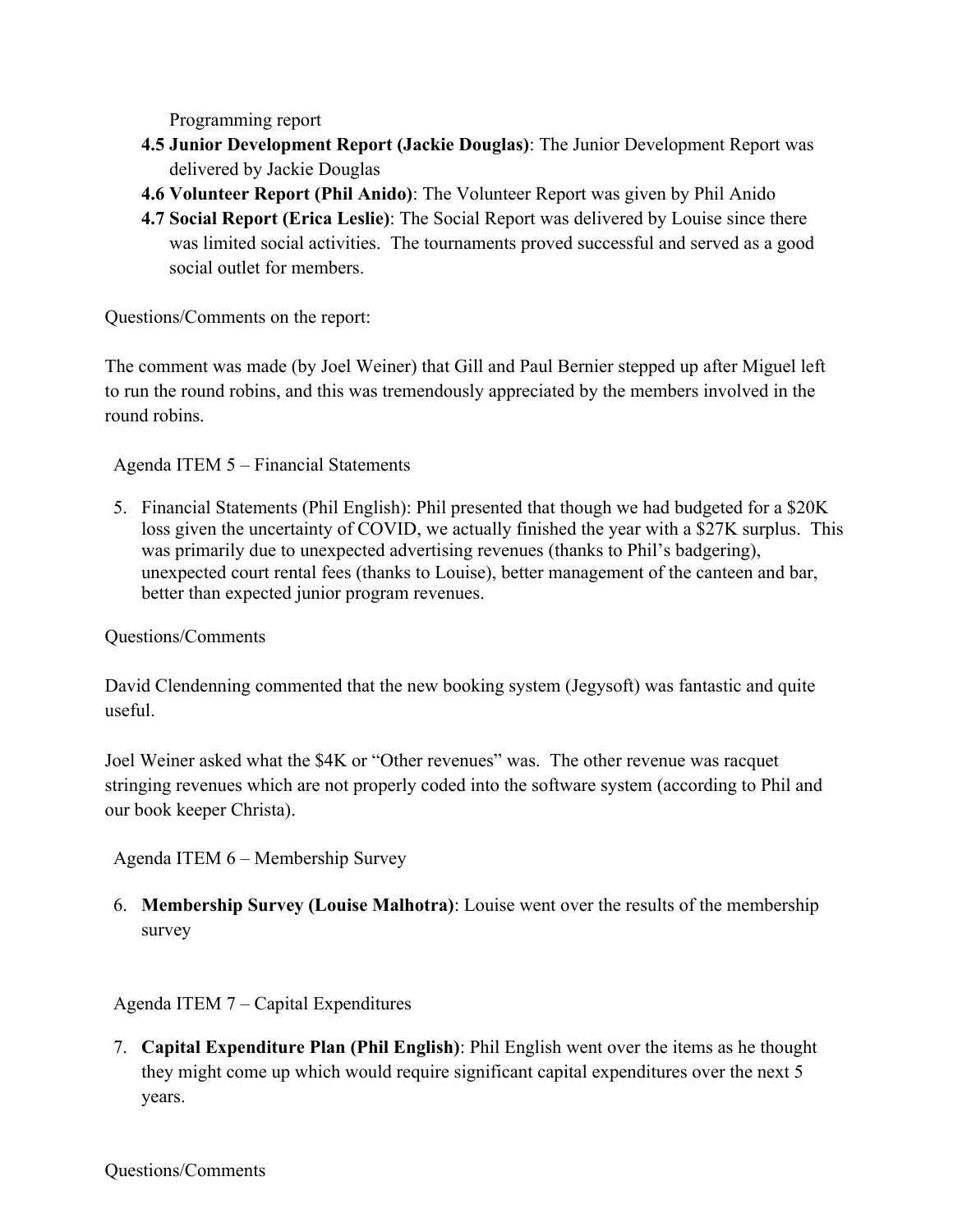Gavin mentioned that he felt the deck required immediate attention, yet the capital plan shows \$30 for replacement in several years. Phil replied that the lumber required for those repairs had already been purchased, and that the labour required would go under general maintenance next year.

David Clendenning made a comment pertaining to the lighting, to which Phil iterated that a discussion on lighting would be happening under the next agenda item (Item 8) and that all other lighting comments should be saved for that discussion

Joel Weiner asked about the levy for the lighting project, and what the levy strategy was. Phil reiterated that all questions pertaining to lighting should wait until we got to agenda Item 8. Phil Anido mentioned that the tool shed needs a new roof, and Louise said the Board would add this to their next meeting's agenda.

Kent Manderville asked what the life of the clay courts, and the life of the clay courts are. He also asked if we should budget for those replacements in our CAPEX plan, or budget for it in our CAPEX reserve. Phil English and Gill Kirkwood said that the hard courts are about 15 years old, and that repairing the cracks going forward is the way to go. They also said that we suspect the clay courts watering system is blocked with debris, and that the scarifying (scraping) of the courts planned for next year should re-fresh the usefulness of the current watering system. John Taylor added that the these steps were the proper way to maintain our courts, and that if these procedures did not work, the Board should look for further steps to keep the courts in good shape.

Agenda ITEM 8 – Lighting

Louise went over the Lights Timeline, the on-going Lights Discussion, and the Next Steps necessary in our consultation process. She then opened the floor to comments and discussion. Phil English proposed that the format be that he take 3 questions, and allow for Louise to respond.

Geoff White asked for clarification on the lighting being only on courts 2 and 3, and only being on until 10pm. If so, he questioned whether this was useful. (Answer: yes, courts 2 and 3, and only until 10pm)

Bill Turner cautioned the Board not to compromise too much with the neighbours.

Carl Ruben asked is the Board has considered noise attenuation in the lighting proposal (Answer: there is no reason for this, but we have taken it into consideration)

Tony Brunst made the comment that the club has been operating independently for over 100 years, without any direct funding from the community. He also mentioned that some members of the community were mis-casting the intentions of the club, and scare-mongering their neighbours into opposing any lighting installations by the club.

Gavin passed the comment that a comparison between the RL TC lighting project and the lighting at the rink (RPPS) has no merit as the RPPS has been there for over 60 years. Gavin also said we needed the buy in from every stakeholder and neighbourhood heritage committee in order to move forward.

David Clendenning past the comment that the Board should inform the entire membership on the time limits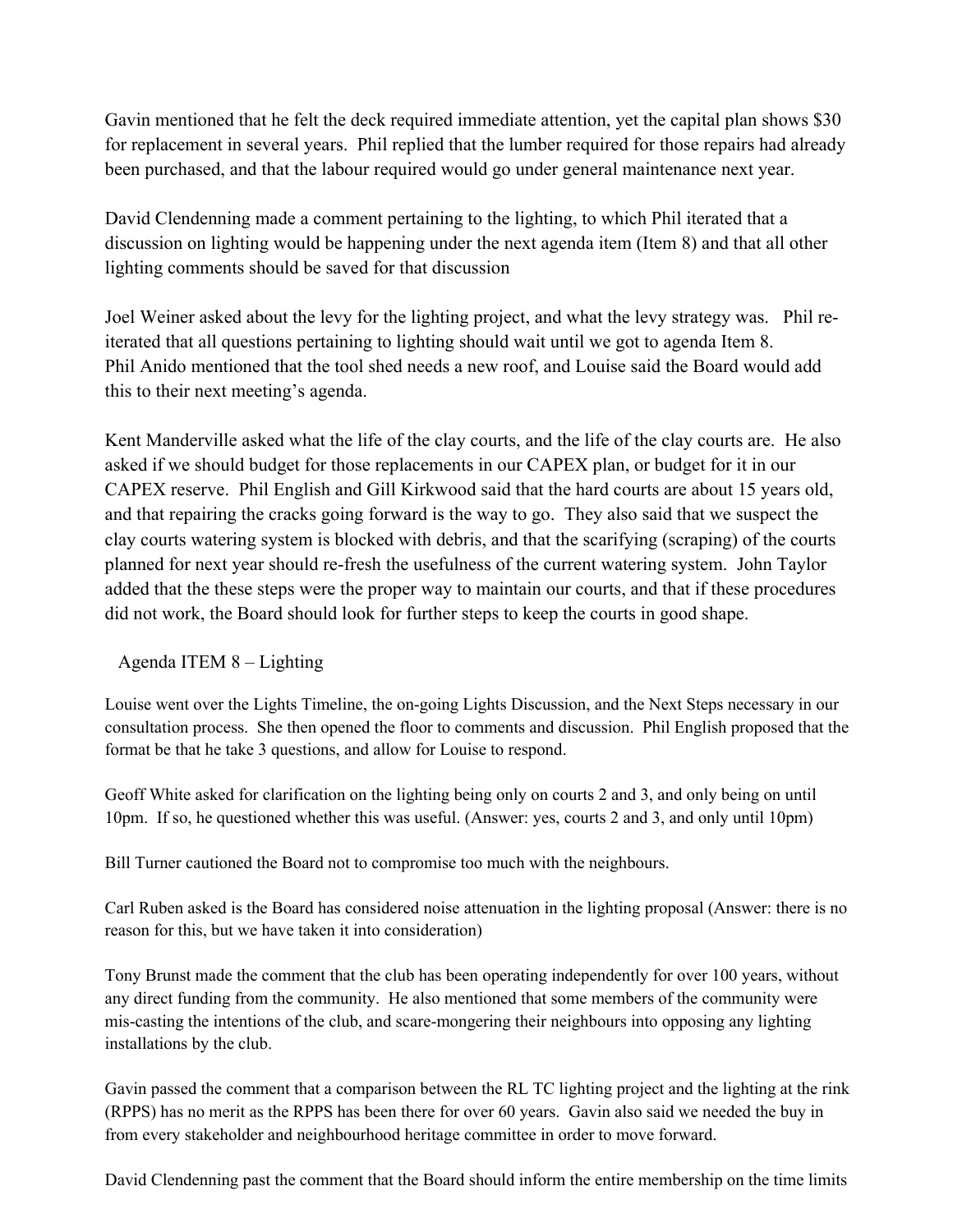of the lights, the noise level increases due to the lighting, and the amount of lighting.

Bea Hampson asked if the club had enough money to overhaul the clay courts, the hard courts AND proceed with the lighting project. (Answer: re-doing the entire courts is not foreseen as a possibility)

Joel Weiner suggested that we develop a neighbourhood "street team" to campaign on our behalf and sway favour in the neighbourhood as our opponents are doing.

Robert Collette asked what the RPRA's role and position is in the lighting debate (Answer: the RPRA was trying to stay out of the debate, but some people in the community produced a newsletter which could lead people to believe that it had been produced by the RPRA. The RPRA HERITAGE COMMITTEE has been vocal about opposing the lighting proposal. The RPRA President, Russ, has offered to mediate any meeting between the RL TC and the RPRA), and wanted to know what came of the lawsuit which we had been threatened with (Answer: The lawsuit was threat was dropped once our permit had expired).

Marg Ross asked that the Board outline what we will do to appease all the concerns of the neighbours, and asked if the Board would come back to the membership once we've consulted with the RPRA (Answer: In the motion presented, it says first we consult, then we report back. This is the plan). Marg also asked if we could put up a demo pole (Answer: only if we have a permit. Else we have the informational packet only)

Tony Brunst gave a bit of history on the club as a great social gathering place, and passed the comment that we should not be reticent to encourage people from staying late.

Gavin suggested the club put the lighting debate in front of the RPRA.

David said the members do not know enough about the lighting proposal and the animocity amongst the neighbours over it. He said that just a vote at the AGM is not enough for the Board to act on. (Answer: We have presented all the information multiple times, and made all information available. You can lead a horse to water…)

Kent suggested the Board do a ZOOM presentation for all the membership, and said that he feels the courts should be taken care of first, and the lights should be after. (Answer: The Board is acting on the results of the survey to the membership).

Robert Collette mentioned that all the issues with the neighbours have been very clearly laid out and stated in the multiple newsletters.

Geoff White made the comment that it was time to put forth the motion.

*8.1 Motion*: Phil English put forth the motion as stated in the agenda and was seconded by Robert Collette. Gavin then changed the motion to include "Consult Community AND MEMEBERSHIP", seconded by David Clandenning. The motion was passed with 45 votes for, 6 votes against and 0 abstained.

*8.2 Motion*: The Capital Expenditure Plan motion as stated in the agenda was proposed by ??? and seconded by <sup>22</sup>. The motion carried with 45 votes for, 2 vote against and 4 abstained.

Agenda ITEM 9 – Board Nominations